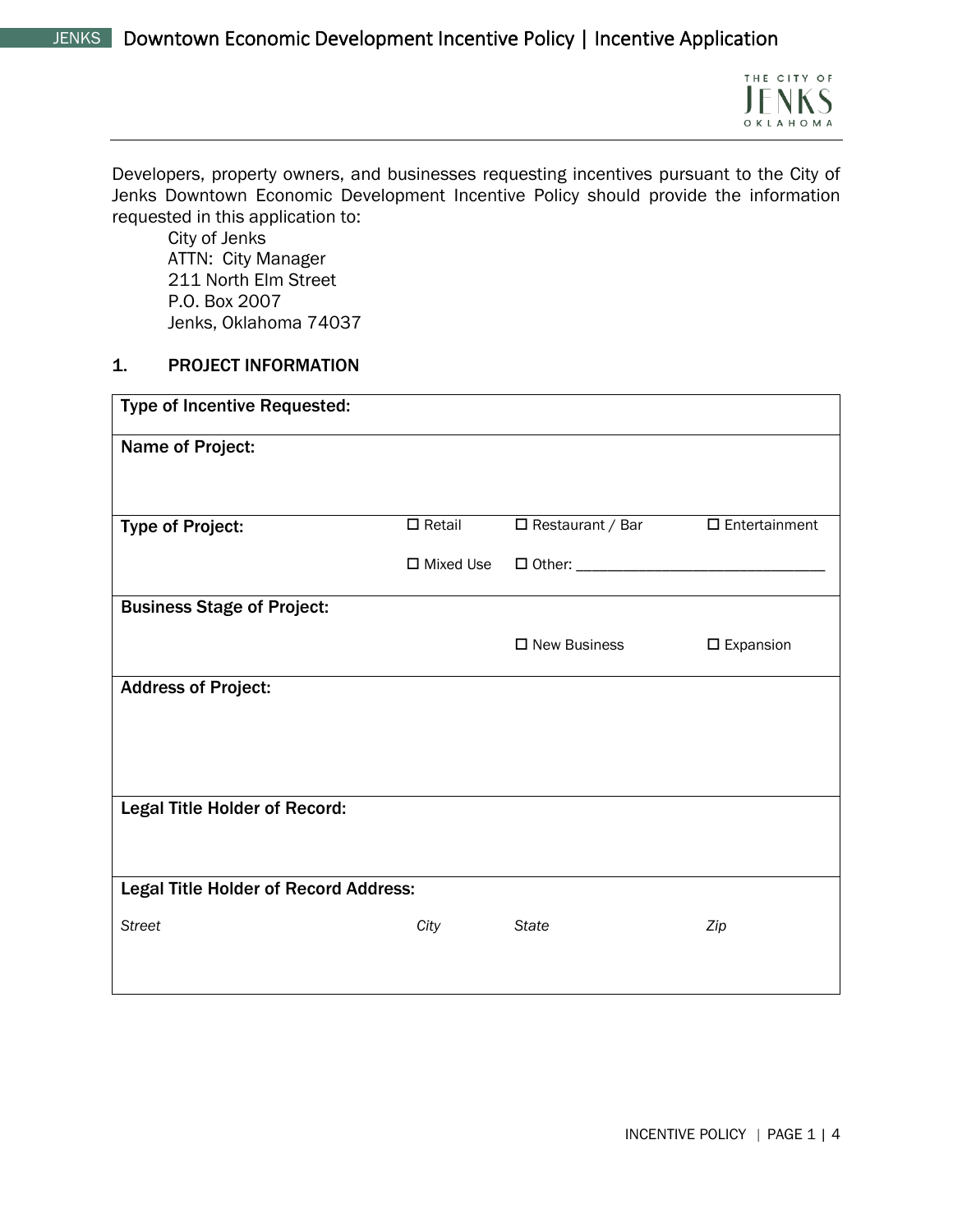Brief Description of Project:

Present Zoning:

Will the Project site need to be rezoned? If yes, explain.

Description of buildings and improvements presently on the Project site:

Please attach site plans for the location of Project buildings and improvements.

Please attach floor plans and building elevations for Project buildings.

Will the Project create new jobs?

 $\square$  Yes  $\square$  No

*If Yes—*

Projected new jobs upon Project completion:

Projected new jobs 24 months after Project completion:

Type, nature, and category of jobs created:

*If No—*

Number of existing employees: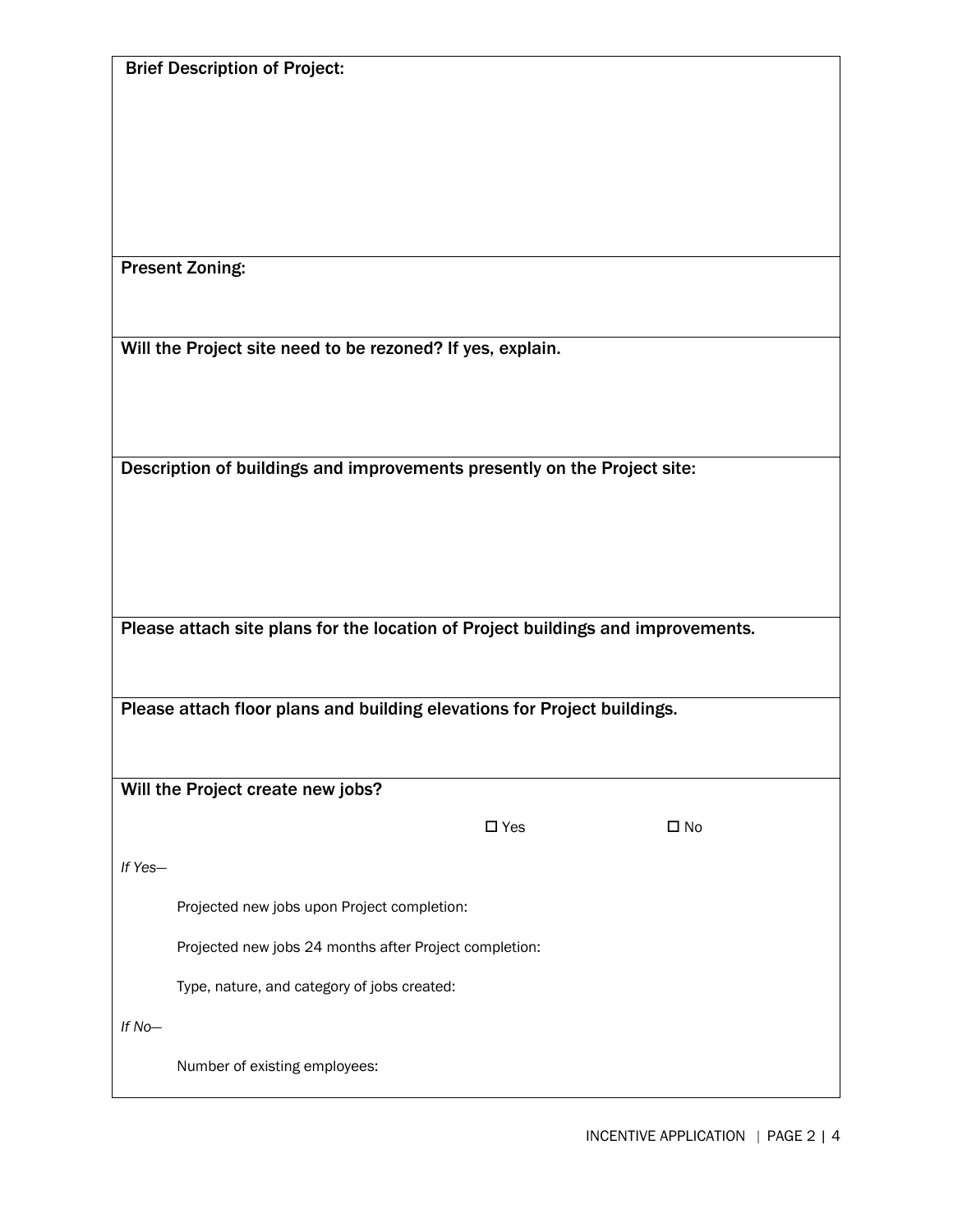# 2. DEVELOPER INFORMATION

| Name of Developer:                    |      |                         |                                          |  |
|---------------------------------------|------|-------------------------|------------------------------------------|--|
| <b>Developer Contact &amp; Title:</b> |      |                         |                                          |  |
| <b>Address:</b>                       |      |                         |                                          |  |
| <b>Street</b>                         | City | <b>State</b>            | Zip                                      |  |
| <b>Business Phone:</b>                |      | <b>Alternate Phone:</b> |                                          |  |
| Email:                                |      |                         | Project contact if different than above: |  |

## 3. FINANCIAL INFORMATION

 $\mathsf{l}$ 

| <b>Amount of Incentive Requested:</b>                                                    |
|------------------------------------------------------------------------------------------|
| <b>Summary of Estimated Project Costs:</b>                                               |
| Estimated annual sales tax generating sales (with breakdown by business, if applicable): |